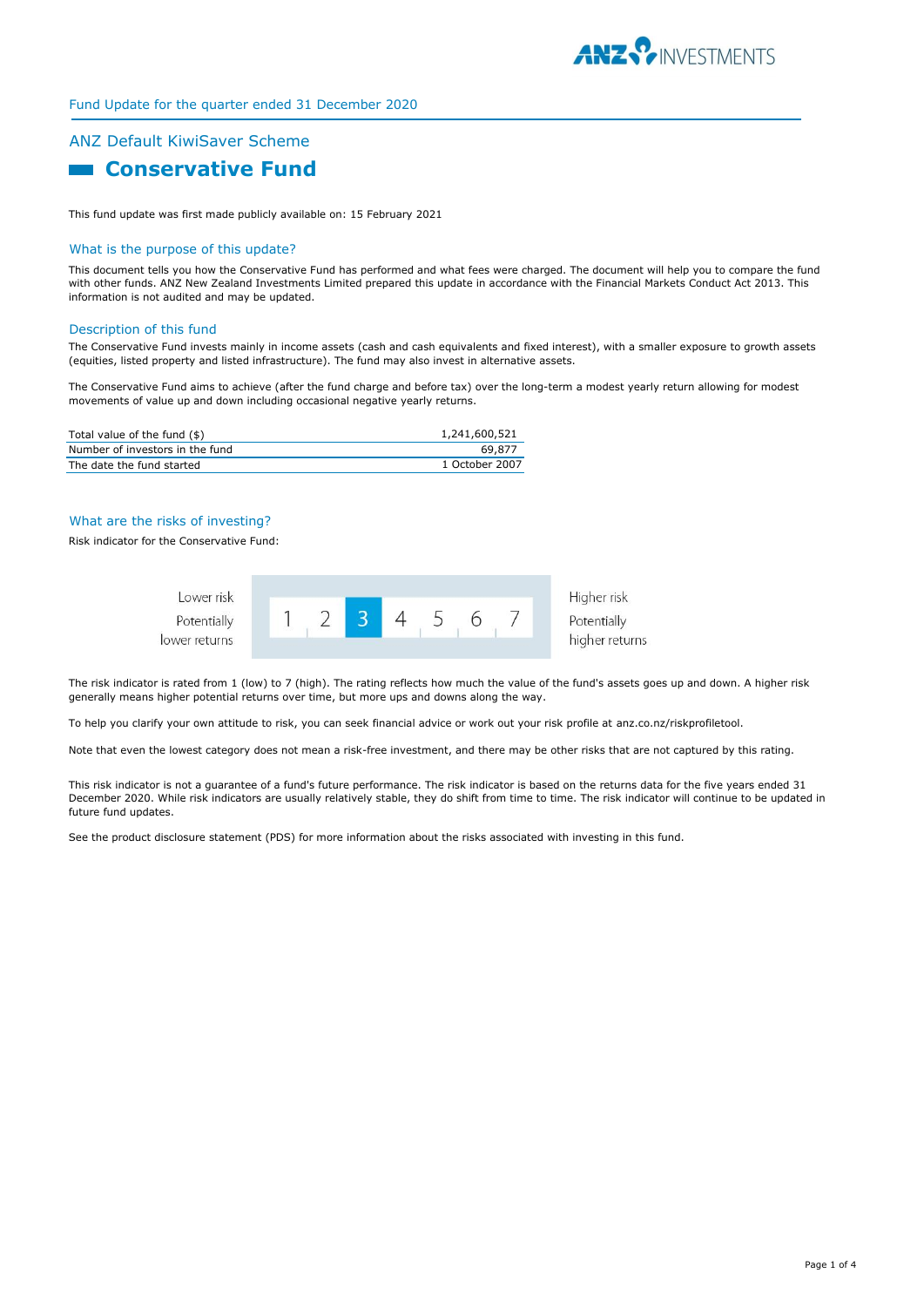## How has the fund performed?

|                                               | Average over past<br>five years | Past year |
|-----------------------------------------------|---------------------------------|-----------|
| Annual return                                 |                                 |           |
| (after deductions for charges and tax)        | 4.33%                           | 5.53%     |
| Annual return                                 |                                 |           |
| (after deductions for charges but before tax) | 5.57%                           | 7.46%     |
| Market index annual return                    |                                 |           |
| (reflects no deduction for charges and tax)   | 5.76%                           | 5.92%     |

The market index annual return is calculated using the target investment mix and the indices of each asset class. The composition of the market index for this fund changed on 15 October 2020 due to a change in the underlying index for the New Zealand fixed interest asset class.

Additional information about the market index is available in the statement of investment policy and objectives on the offer register at www.discloseregister.companiesoffice.govt.nz.



## **Annual return graph**

This shows the return after fund charges and tax for each of the last 10 years ending 31 March. The last bar shows the average annual return for the last 10 years, up to 31 December 2020.

**Important:** This does not tell you how the fund will perform in the future.

Returns in this update are after tax at the highest prescribed investor rate (PIR) of tax for an individual New Zealand resident. Your tax may be lower.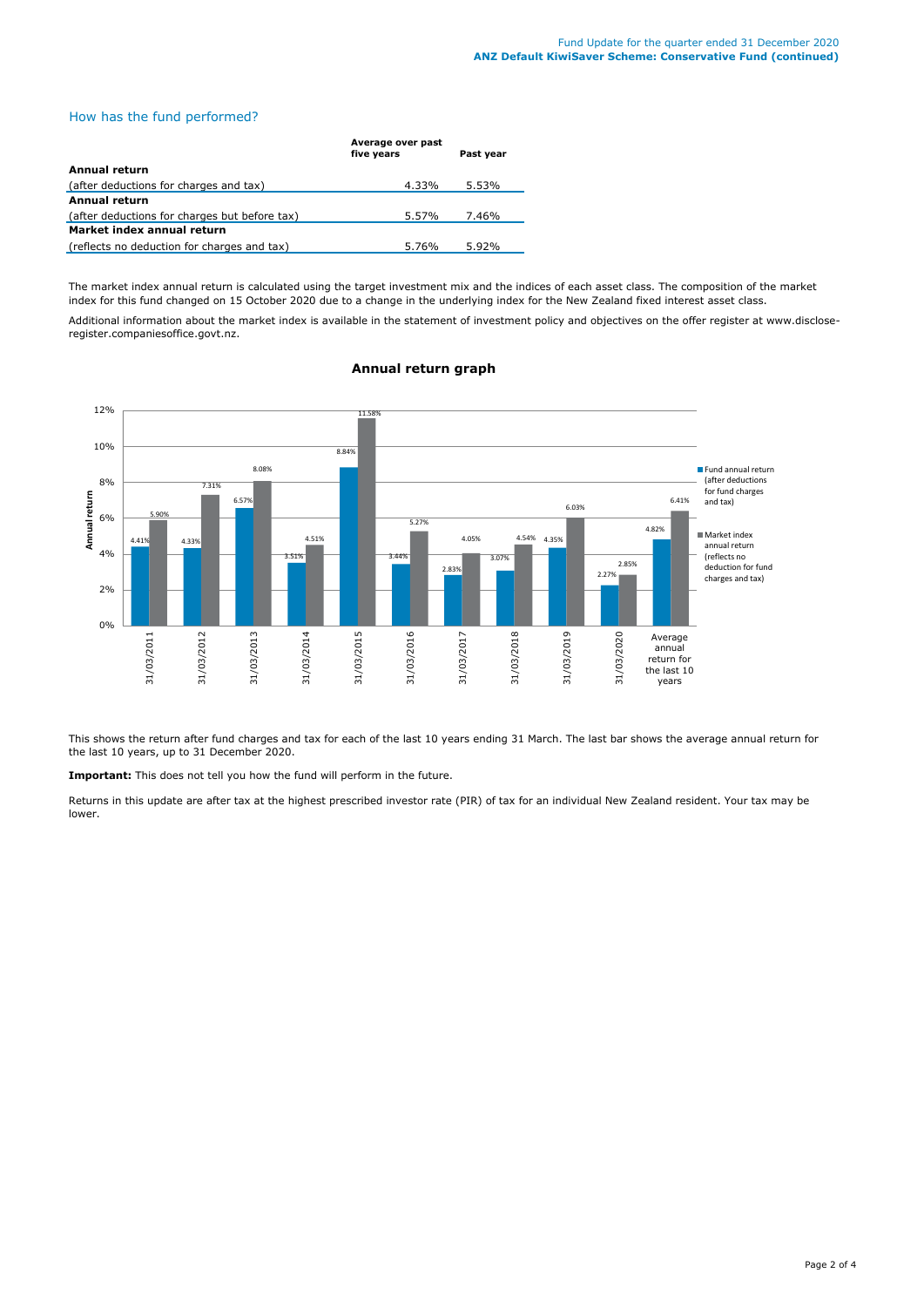# What fees are investors charged?

Investors in the Conservative Fund are charged fund charges. In the year to 31 March 2020 these were:

|                                             | % of net asset value          |  |
|---------------------------------------------|-------------------------------|--|
| Total fund charges <sup>1*</sup>            | 0.46%                         |  |
| Which are made up of:                       |                               |  |
| Total management and administration charges | 0.46%                         |  |
| Including:                                  |                               |  |
| Manager's basic fee                         | 0.40%                         |  |
| Other management and administration charges | 0.06%                         |  |
| Total performance based fees                | $0.00\%$                      |  |
|                                             | Dollar amount per<br>investor |  |
| <b>Other charges</b>                        |                               |  |
| Membership fee <sup>2</sup>                 | \$18                          |  |

\* The manager expects that the fund charges for the next scheme year will be different from the fund charges disclosed in this fund update because the manager's basic fee was reduced on 28 June 2019 from 0.45% to 0.38% per year.

Investors are not currently charged individual action fees for specific actions or decisions (for example, for withdrawing from or switching funds). See the PDS for more information about Scheme fees.

Small differences in fees and charges can have a big impact on your investment over the long term.

#### Example of how this applies to an investor

Sarah had \$10,000 in the fund at the start of the year and did not make any further contributions. At the end of the year, Sarah received a return after fund charges were deducted of \$553 (that is 5.53% of her inital \$10,000). Sarah also paid \$18 in other charges. This gives Sarah a total gain after tax of \$535 for the year.

# What does the fund invest in?

**Actual investment mix<sup>3</sup> Target investment mix<sup>3</sup>**

This shows the types of assets that the fund invests in. This shows the mix of assets that the fund generally intends to invest in.